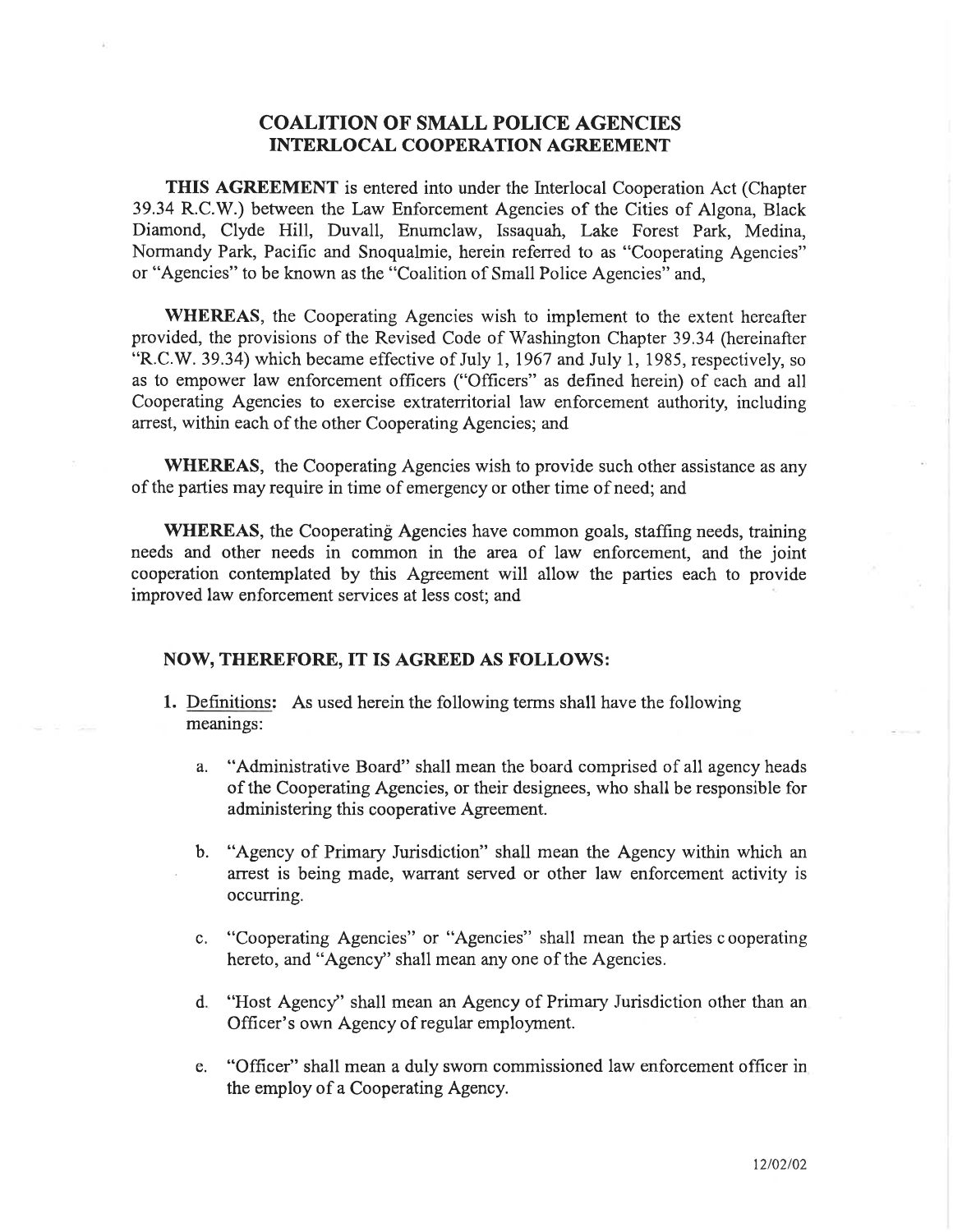- f. "Officer's Primary Jurisdiction" shall mean the geographic area within the territorial limits (corporate limits) of the agency which regularly employs the Officer, or any other public entity that contracts with such agency for police services.
- 2. Authority: The authority of the Cooperating Agencies entering into this Agreement is that authority granted by the law, including the general powers of the parties, the Washington Interlocal Cooperation Act and the authority granted under RCW 10.93.130 enacted by the Washington Legislature in 1985.
- J. Purpose. The purpose of this Agreement is to authorize Officers of participating agencies to provide law enforcement services within the respective territorial jurisdictions of all Cooperating Agencies.
- 4. Request for Assistance. In the event of a major law enforcement operation, the first law enforcement resources to be used shall be those of agency of primary jurisdiction. In the event that such resources are inadequate for the agency of primary jurisdiction to safely control the situation, or there is a need for a specialized unit, a request for mutual aid under this plan will be made directly to a Cooperating Agency or Agencies. Such requests for assistance shall, if possible, specify the number of police officers and types of equipment required, and shall further specify where and to whom such O fficers are to report and where and whom the equipment should be delivered.
- 5. Operational Command. In the event of mobilization under this agreement, the Agency of Primary Jurisdiction shall take charge of the operations utilizing the Incident Command System, unless the Agency of Primary Jurisdiction s pecifically r equests that a d ifferent I aw e nforcement agency or unit fulfill this responsibility, or unless the scope of the problem is multijurisdictional, in which case the provisions of Statewide Mutual Aid plan become operative. Taking charge of an operation shall include the directing the assignment of all personnel and equipment. The assignment of duties to Cfficers of assisting agencies shall be made by the supervising Officer of the Agency of Primary Jurisdiction unless that responsibility is delegated to <sup>a</sup> different law enforcement agency.
- 6. Plans for Mobilization. Each Cooperating Agency should develop and maintain a current plan for mobilization of its personnel and other resources in order to effectively provide mutual aid to other Cooperating Agencies.
- 7. Authorized Staff. The parties to this Agreement shall provide the names, address and phone numbers of their staff who have the authority to commit personnel and/or equipment to any major law enforcement operation.